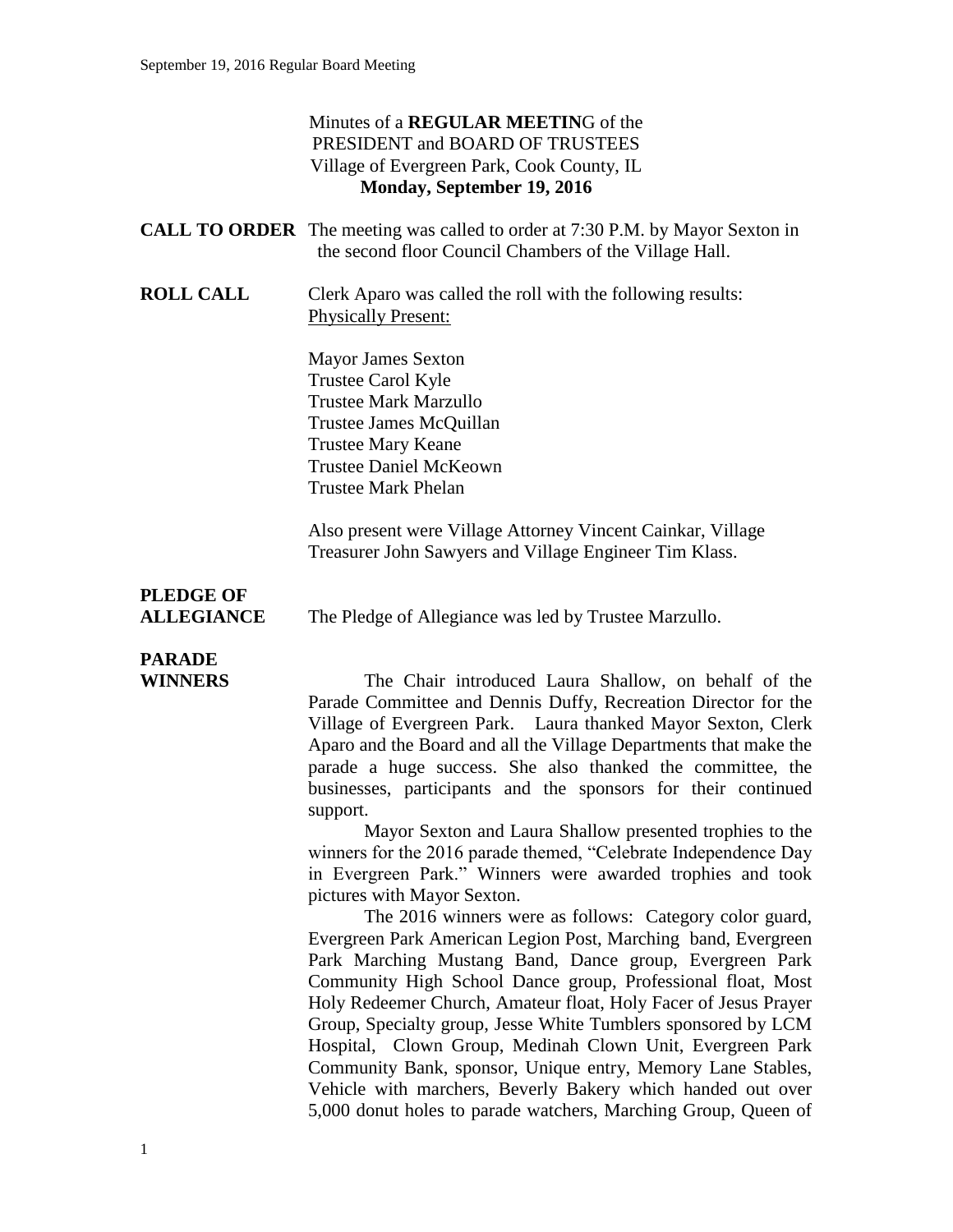Peace High School, Decorated Vehicle, Train Station, Walkers, Family Dental Care, Team the Evergreen Park Pee Wee Astros.

Laura presented a special Village recognition award to the Evergreen Park Recreation Department, Mr. Dennis Duffy, Karen Sexton and Jill Linn. Mr. Dennis Duffy accepted the trophy insisting the trophy belongs to his staff Karen Sexton and Jill Linn.

The Mayor congratulated all the winners and thanked Laura Shallow for her help. The audience gave the winners a hearty round of applause.

# **PUBLIC**

**FORUM** The Chair made the following announcements:

- 1. Carson Pirie Scott opened Wednesday with a spectacular new two story stand-alone building at the former Evergreen Plaza. The store has opened earlier than anticipated and the Chair encouraged everyone to experience the new Carson's.
- 2. Fire house Subs has opened please stop by and say hello to Omar at 9240 S. Western Avenue.
- 3. There is a new contract on the Senior Bus and as a specialty item it is expected to be completed within the next 14 weeks. The Chair thanked Trustee Marzullo and Treasurer Sawyers for their assistance in securing this vehicle.
- 4. The Chair thanked the Clerk and her staff for another wonderfully efficient Village vehicle sticker season.
- 5. The annual Village Hot Rod Classic Car Show is Friday, September 23, 2016 from 3-10 p.m. at Yukich Fields. Proceeds will benefit March 4 Meg.
- 6. The Annual Martyrfest is Friday September 23-26, 2016.
- 7. Saturday October 1, 2016 Most Holy Redeemer Homecoming Parade.
- 8. The Evergreen Park Fire House is hosting an open house on Saturday, October 1, 2016.
- 9. EP High School celebrates Homecoming on Friday, September 23, 2016.
- 10. Farmers Market continues every Thursday until October 27, 2016.
- 11. The Street Department reports a harvest of 1,400 pounds of produce were donated to the Evergreen Park Food Pantry. The Chair invited everyone to stop at the barn and meet our Village horse. The Chair thanked resident Denny Pietranduono for sharing his horse, "Let's Talk Turkey" with the entire Village.
- 12. Thanks to Haggerty GMC/ Volkswagen for their sponsorship of the recent concert by Perry Danos last Sunday. Special thanks to Perry and his band for his performance.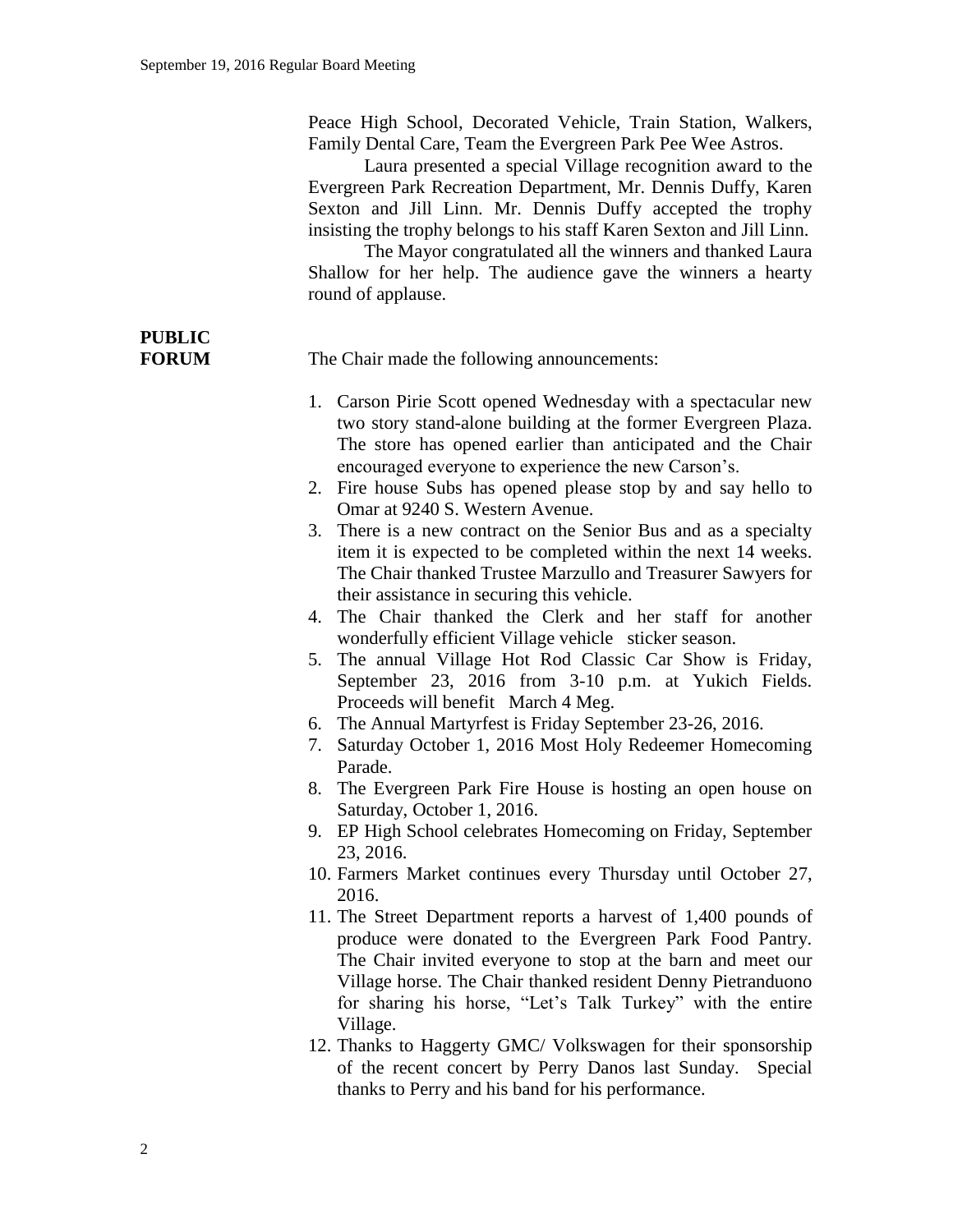13. St. Bernadette's is hosting an Octoberfest on Saturday, October 8, 2016 after mass.

# **OPEN PUBLIC**

**AUDIENCE** Three residents spoke from the audience; Ms. Linda Ross, 9600 Block of Maplewood, Julie Broderick, 9600 Block of Maplewood and Dianna Wilson, 9500 block of Campbell.They expressed concerns regarding the development of the new Plaza. Among their concerns were lack of water pressure, increased rodent activity, landscaping and the fencing around the property.

> The Chair noted the County State and Federal guidelines exist for rodent control when demolishing an existing structure. The Chair directed the PW Director to meet with the women tomorrow morning to review the areas of their concerns. He also asked them to stay in touch with him on a regular basis for any issues they are experiencing.

> Mr. Tony Williamson of the 9600 Block of Maplewood stated he has lived here since 1988 and expressed concerns about the gate and fence surrounding the plaza property. He also questioned the increased cost of his water bill. The Chair noted the City of Chicago has raised its rate over 150%. The Chair invited Mr. Williamson to come in tomorrow for a review/explanation of his water bill charges.

> Mr. James Feltz, Youth Director announced the annual coat drive will begin October 3, 2016. All donations will be given to Worth Township.

## **REGULAR**

**AGENDA** Motion by Trustee Kyle second by Trustee Keane to waive the reading of the minutes of the September 6, 2016 Regular Meeting of the President and Board of Trustees and approved as presented was passed by unanimous voice vote and so ordered by the Chair.

## **RESOLUTION**

**NO. 22-2016** Motion by Trustee Phelan second by Trustee McKeown, to approve **Resolution NO. 22-2016** with expenditures of the General Corporate Fund of \$122,402.44 and the Sewer and Water Fund in the amount of \$250,210.8 and the Street Bond Fund, \$ 85,580.00 for a total of \$ 458,193.32. Upon roll call, voting YES: Trustees Kyle, Marzullo, McQuillan, Keane, McKeown and Phelan; voting NO: NONE. The motion was passed and so ordered by the Chair.

## **TREASURER'S**

**REPORT** Motion by Trustee Marzullo second by Trustee McQuillan to approve the Village Treasurer's report for August 2016 with totals of \$ 7,309,685.80 in the General Fund and \$ 4,036,264.46 in the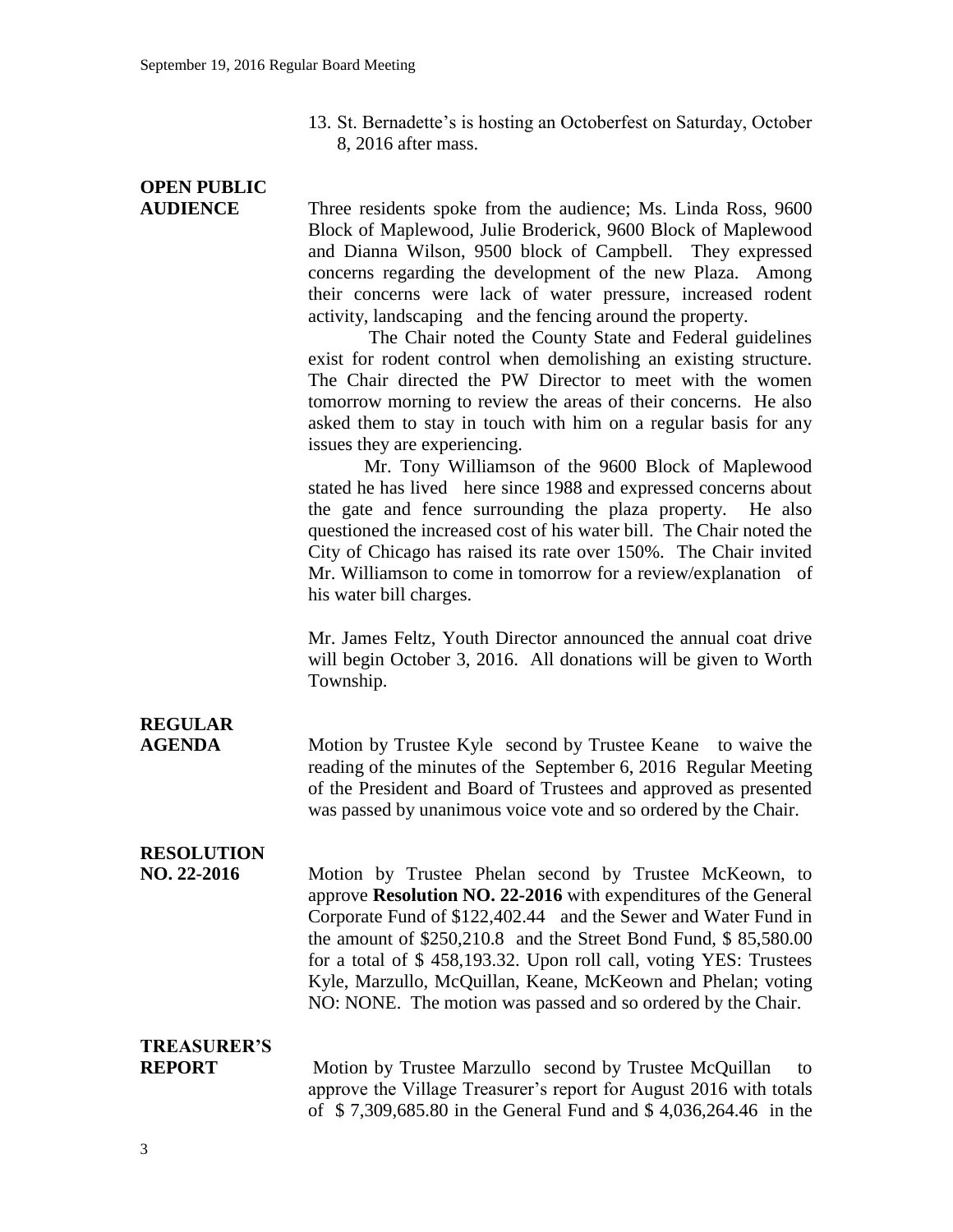Sewer and Water Fund. The motion was passed by unanimous voice vote and so ordered by the Chair.

## **BUSINESS**

**CERTIFICATES** Motion by Trustee Kyle second by Trustee Marzullo to approve the business license application for **BARBERSHOP** to conduct a barber shop located at  $3545$  W.  $99<sup>th</sup>$  Street in Evergreen Park. Upon roll call, voting YES: Trustees Marzullo, McQuillan, Keane, McKeown, Phelan and Kyle; voting NO: NONE. The motion was passed and so ordered by the Chair.

## **ORDINANCE**

**NO. 25-2016** Motion by Trustee Phelan second by Trustee Kyle to approve **ORDINANCE N0. 25-2016,** "**AN ORDINANCE OF THE VILLAGE OF EVERGREEN PARK DISSOLVING THE EMERGENCY TELEPHONE SYSTEM BOARD BY REPEALING CHAPTER 2, ADMINISTRATION, ARTICLE V, BOARDS AND COMMISSIONS, DVISION 4, EMERGENCY TELEPHONE SYSTEM BOARD, OF THE EVERGREEN PARK MUNICIPAL CODE."** The Chair stated this makes the Village a voting member of the group for Southwest Central Dispatch. Upon roll call, voting YES: Trustees McQuillan, Keane, McKeown, Phelan, Kyle, and Marzullo; voting NO: NONE. The motion was passed and so ordered by the Chair.

### **EP COMMUNITY**

**STORM READY** The Chair commended Fire Chief Ron Kleinhaus and the EP Fire Department on their efforts regarding public education of hazardous weather preparedness. The Village has received Storm Ready Certification by The National Weather Service. Recertification for the Village has been extended for the next (3) three years.

#### **9500 BLOCK AVERS 4 WAY STOP**

Motion by Trustee Kyle second by Trustee Keane to approve the request for a four-way stop sign located at 9600 S. Avers Avenue. Upon roll call, voting YES: Trustees McQuillan, Keane, McKeown, Phelan, Kyle, and Marzullo; voting NO: NONE. The motion was passed and so ordered by the Chair.

#### **PROCLAMATION**

Motion by Trustee McKeown second by Trustee Phelan to approve the *Proclamation "Color the World Orange Day" November 7, 2016 to bring awareness to (CRPS) Complex Regional Pain*  **Syndrome.** The Chair introduced Michelle Geil and her daughter, Maryfaith West, a 13 year old from Hometown who was diagnosed in 2014 with CRPS and is trying to raise awareness of this disease